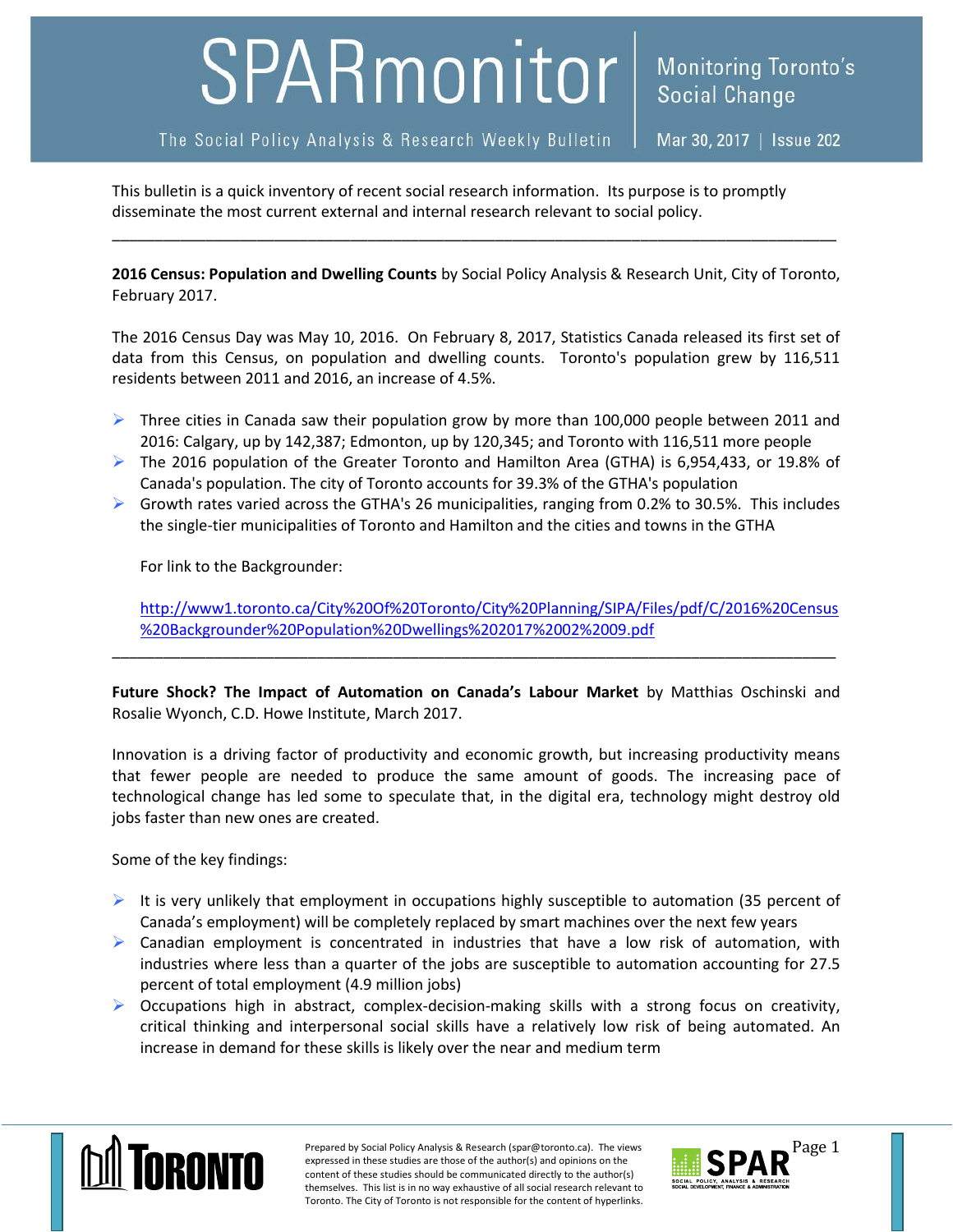## For link to the report:

[https://www.cdhowe.org/sites/default/files/attachments/research\\_papers/mixed/Update\\_Comme](https://www.cdhowe.org/sites/default/files/attachments/research_papers/mixed/Update_Commentary%20472%20web.pdf) [ntary%20472%20web.pdf](https://www.cdhowe.org/sites/default/files/attachments/research_papers/mixed/Update_Commentary%20472%20web.pdf)

**Growth and Change in Toronto's Neighbourhoods: The Challenges of Planning for Growth and Density in the Downtown and Inner Suburbs** by Dahab Ibrahim, Social Planning Toronto, February 2017.

\_\_\_\_\_\_\_\_\_\_\_\_\_\_\_\_\_\_\_\_\_\_\_\_\_\_\_\_\_\_\_\_\_\_\_\_\_\_\_\_\_\_\_\_\_\_\_\_\_\_\_\_\_\_\_\_\_\_\_\_\_\_\_\_\_\_\_\_\_\_\_\_\_\_\_\_\_\_\_\_\_\_\_\_\_

This report provides an overview of changes to the population and dwelling counts in Toronto, a review of the implications of those changes and recommendations on how to accommodate those changes. Although Toronto's population has not shifted dramatically, the city's internal growth has certainly seen some fluctuation.

- $\triangleright$  The exceptional increase in housing supply has occurred in a way that has a limited net effect on affordability, reinforcing the need for a coherent housing affordability plan that relies on more than market forces to address local needs
- $\triangleright$  Growth has impacts on communities that require engaged, community-informed strategies that address issues like gentrification and service planning
- $\triangleright$  Rapid growth near high-level transit nodes reflect planning on intensification in relation to transit capacity, but other areas of growth show that transit planning is not systematically addressing growing needs

For link to the report:

[https://d3n8a8pro7vhmx.cloudfront.net/socialplanningtoronto/pages/574/attachments/original/14](https://d3n8a8pro7vhmx.cloudfront.net/socialplanningtoronto/pages/574/attachments/original/1487348389/Report-v4-web.pdf?1487348389) [87348389/Report-v4-web.pdf?1487348389](https://d3n8a8pro7vhmx.cloudfront.net/socialplanningtoronto/pages/574/attachments/original/1487348389/Report-v4-web.pdf?1487348389)

**The Sustainability of Health Care Spending in Canada 2017** by Bacchus Barua, Milagros Palacios and Joel Emes, Fraser Institute, March 2017.

\_\_\_\_\_\_\_\_\_\_\_\_\_\_\_\_\_\_\_\_\_\_\_\_\_\_\_\_\_\_\_\_\_\_\_\_\_\_\_\_\_\_\_\_\_\_\_\_\_\_\_\_\_\_\_\_\_\_\_\_\_\_\_\_\_\_\_\_\_\_\_\_\_\_\_\_\_\_\_\_\_\_\_\_\_

Health care is the single largest budget item for every province in Canada, ranging from 34.3 percent of total program spending in Quebec to 43.2 percent in Ontario in 2016. Any changes in the amount spent on health care can have a significant impact on a government's fiscal balance (deficits or surpluses), the resources available for other programs such as education and social services, and/or tax competitiveness.

- $\triangleright$  Health care spending is projected to grow at about 5.3 percent per annum on average between 2016 and 2031
- $\triangleright$  Total of \$228.1 billion was spent on health care in Canada in 2016.2 which represents about 11.1 percent of Canada's economy, or roughly \$6,299 per Canadian
- The public sector's share of total health care spending (69.8 percent) totalled \$159.1 billion and includes payments made by government at the federal, provincial or territorial, and municipal levels as well as by workers' compensation boards and other social security schemes